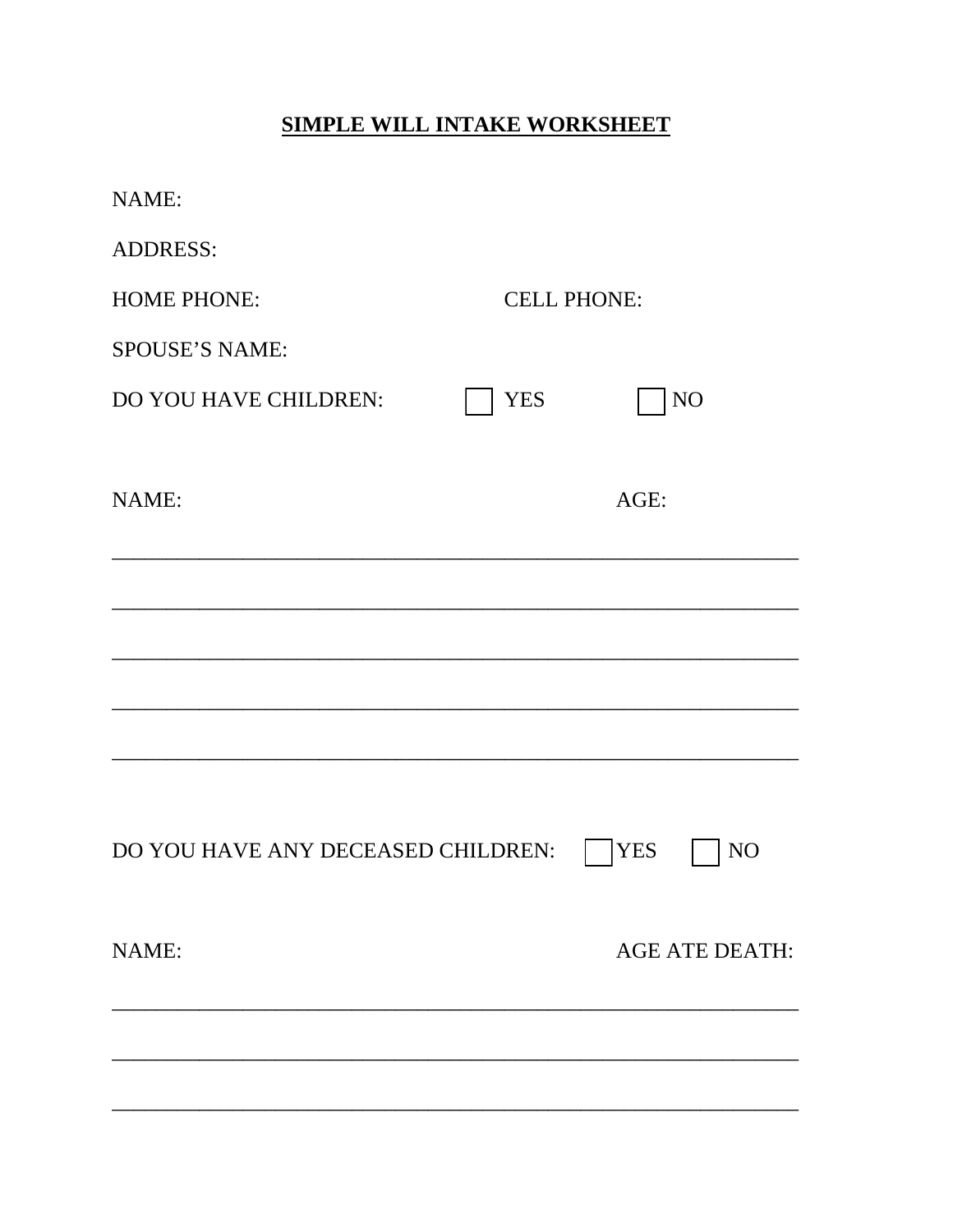### **BENEFICIARIES**

## WHO WOULD YOU LIKE TO LEAVE YOUR ENTIRE ESTATE TO?

SPOUSE

CHILDREN IN EQUAL SHARES

OTHER:

IF THIS PERSON(S) PREDECEASES YOU, WHO WOULD YOU LIKE TO

\_\_\_\_\_\_\_\_\_\_\_\_\_\_\_\_\_\_\_\_\_\_\_\_\_\_\_\_\_\_\_\_\_\_\_\_\_\_\_\_\_\_\_\_\_\_\_\_\_\_\_\_\_\_\_\_\_\_\_\_\_\_\_\_\_\_

\_\_\_\_\_\_\_\_\_\_\_\_\_\_\_\_\_\_\_\_\_\_\_\_\_\_\_\_\_\_\_\_\_\_\_\_\_\_\_\_\_\_\_\_\_\_\_\_\_\_\_\_\_\_\_\_\_\_\_\_\_\_\_\_\_\_

\_\_\_\_\_\_\_\_\_\_\_\_\_\_\_\_\_\_\_\_\_\_\_\_\_\_\_\_\_\_\_\_\_\_\_\_\_\_\_\_\_\_\_\_\_\_\_\_\_\_\_\_\_\_\_\_\_\_\_\_\_\_\_\_\_\_

\_\_\_\_\_\_\_\_\_\_\_\_\_\_\_\_\_\_\_\_\_\_\_\_\_\_\_\_\_\_\_\_\_\_\_\_\_\_\_\_\_\_\_\_\_\_\_\_\_\_\_\_\_\_\_\_\_\_\_\_\_\_\_\_\_\_

\_\_\_\_\_\_\_\_\_\_\_\_\_\_\_\_\_\_\_\_\_\_\_\_\_\_\_\_\_\_\_\_\_\_\_\_\_\_\_\_\_\_\_\_\_\_\_\_\_\_\_\_\_\_\_\_\_\_\_\_\_\_\_\_\_\_

\_\_\_\_\_\_\_\_\_\_\_\_\_\_\_\_\_\_\_\_\_\_\_\_\_\_\_\_\_\_\_\_\_\_\_\_\_\_\_\_\_\_\_\_\_\_\_\_\_\_\_\_\_\_\_\_\_\_\_\_\_\_\_\_\_\_

LEAVE YOUR ENTIRE ESTATE TO?

SPOUSE

CHILDREN IN EQUAL SHARES

OTHER:

WOULD YOU LIKE TO GIVE SPECIFIC GIFTS?  $\Box$  YES  $\Box$  NO

How would you like to divide your estate?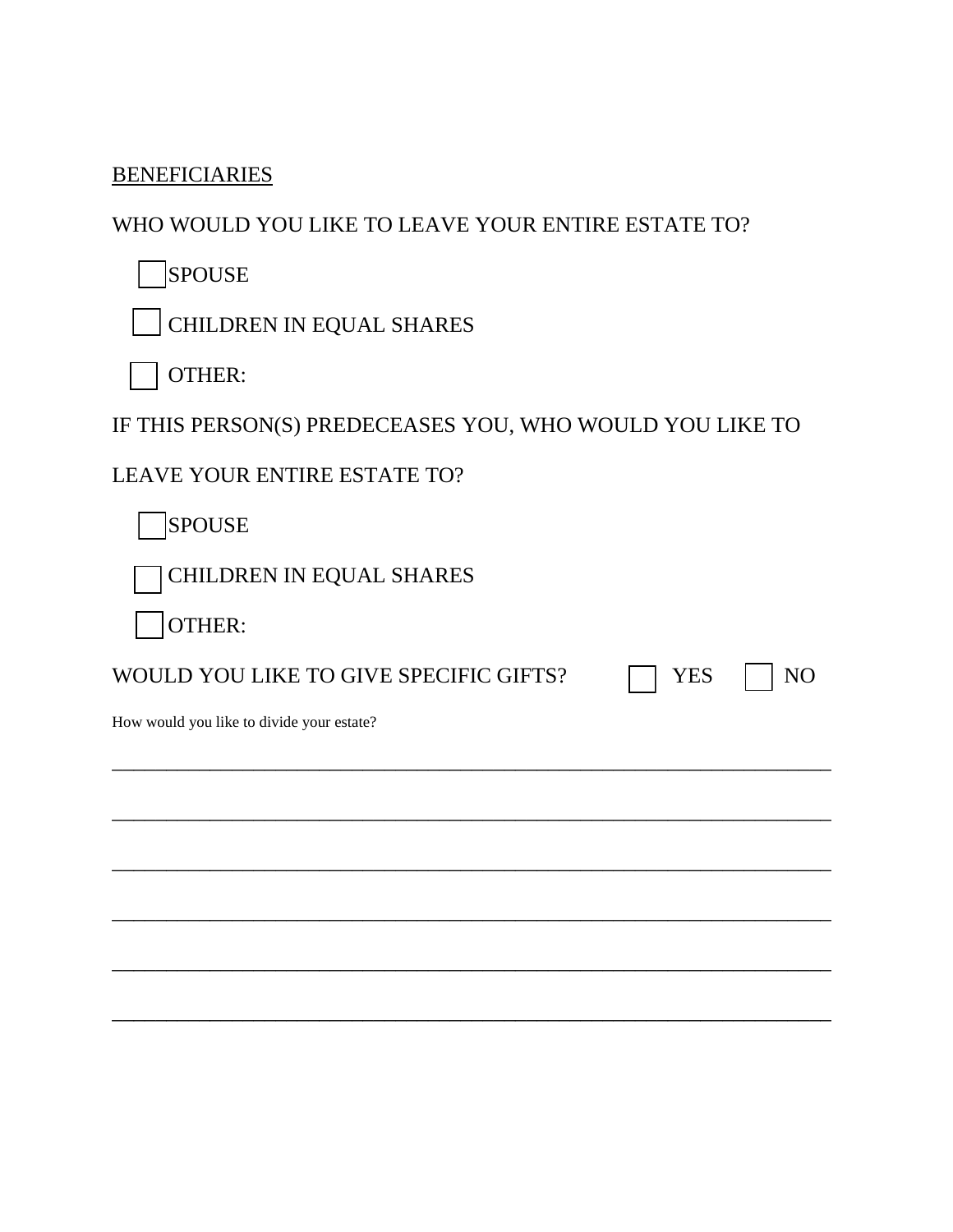#### EXECUTOR/EXECUTRIX

An executor or executrix is a person named by you to administer your estate. The executor or executrix has the duty to settle your estate and distribute your property as designated in your Will.

WHO WOULD YOU LIKE TO NAME AS EXECUTOR/EXECUTRIX?

NAME:

CURRENT ADDRESS:

## IF THIS PERSON PREDECEASES YOU, FAILS TO QUALIFY, OR REFUSES,

WHO WOULD YOU LIKE TO NAME AS AN ALTERNATE EXECUTOR?

NAME:

CURRENT ADDRESS:

#### GUARDIAN

A guardian is a person or persons appointed by you to stand in your place in regards to the raising of your children to their legal majority (presently eighteen years) in the event of the death of both parties.

WHO WOULD YOU LIKE TO NAME AS GUARDIAN?

NAME:

CURRENT ADDRESS: